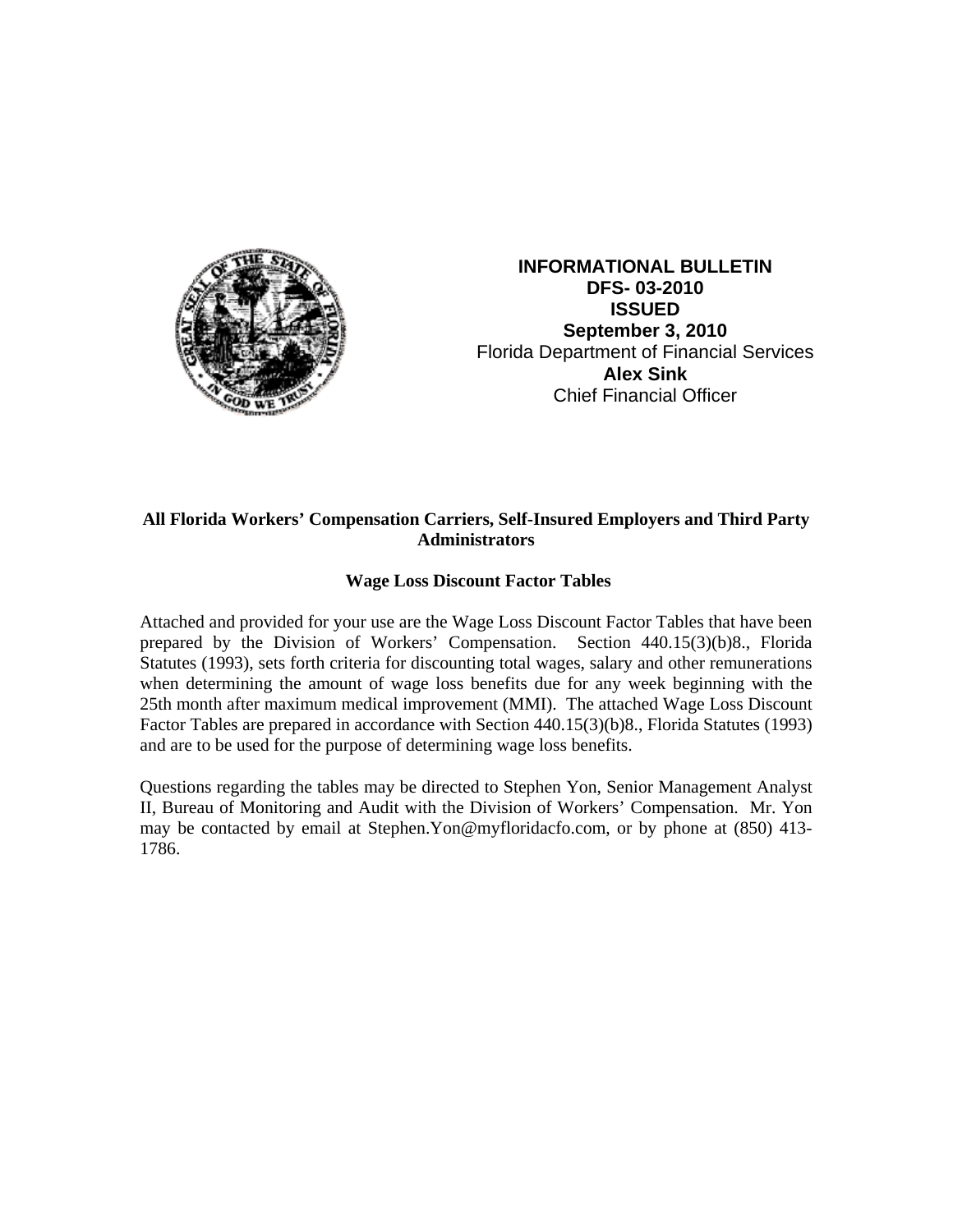## *WAGE LOSS COMPUTATION OF DISCOUNT FACTOR*

The Consumer Price Index (C.P.I.) for the *PREVIOUS* year shall be used to determine the discount factor for use in the *CURRENT* payment year when the C.P.I. is less than the 5 percent factor established July 1, 1980 pursuant to Section 440.15 (3) (b), F.S. (1993). The current discount factor is established by dividing the previous years' discount factor by the previous years' C.P.I. factor.

The weekly gross earnings reported by the claimant shall be multiplied by the established discount factors to produce the discounted gross earnings amounts to be used in the Wage Loss payment calculations.

| <b>YEAR</b> | <b>C.P.I.</b> |
|-------------|---------------|
| 2006        | 1.0250        |
| 2007        | 1.0410        |
| 2008        | 1.0010        |
| 2009        | 1.027c        |

## **U.S. DEPT. OF LABOR CONSUMER PRICE INDEX INFLATION FACTOR:**

I. When the 25th month following MMI occurs in 1983, the following discount factors will be used for each Wage Loss payment made for the 25th month and subsequent month during the calendar year indicated. The same discount factor will be used for all payments made to the same claimant during the same calendar year.

| <b>CALENDAR PAYMENT YEAR</b> | <b>DISCOUNT FACTOR</b> |
|------------------------------|------------------------|
| 2007                         | 0.4694                 |
| 2008                         | 0.4509                 |
| 2009                         | 0.4504                 |
| 2010                         | 0.4386                 |

II. When the 25th month following MMI occurs in 1984, the following discount factors will be used for each Wage Loss payment made for the 25th month and subsequent month during the calendar year indicated. The same discount factor will be used for all payments made to the same claimant during the same calendar year.

| <b>CALENDAR PAYMENT YEAR</b> | <b>DISCOUNT FACTOR</b> |
|------------------------------|------------------------|
| 2007                         | 0.4878                 |
| 2008                         | 0.4686                 |
| 2009                         | 0.4681                 |
| 2010                         | 0.4558                 |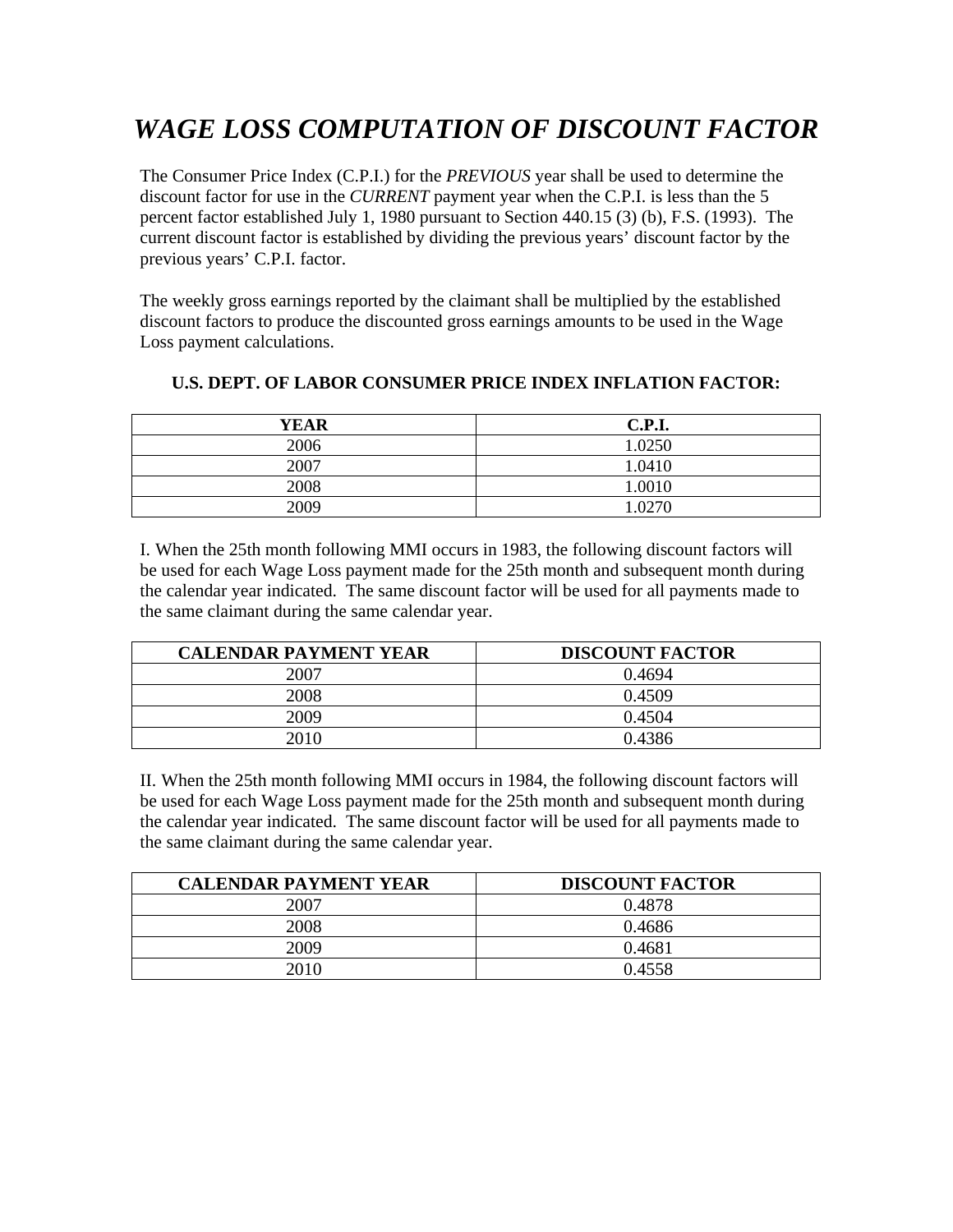III. When the 25th month following MMI occurs in 1985, the following discount factors will be used for each Wage Loss payment made for the 25th month and subsequent month during the calendar year indicated. The same discount factor will be used for all payments made to the same claimant during the same calendar year.

| <b>CALENDAR PAYMENT YEAR</b> | <b>DISCOUNT FACTOR</b> |
|------------------------------|------------------------|
| 2007                         | 0.5062                 |
| 2008                         | 0.4863                 |
| 2009                         | 0.4858                 |
| 2010                         | 0.4730                 |

IV. When the 25th month following MMI occurs in 1986, the following discount factors will be used for each Wage Loss payment made for the 25th month and subsequent month during the calendar year indicated. The same discount factor will be used for all payments made to the same claimant during the same calendar year.

| <b>CALENDAR PAYMENT YEAR</b> | <b>DISCOUNT FACTOR</b> |
|------------------------------|------------------------|
| 2007                         | 0.5264                 |
| 2008                         | 0.5057                 |
| 2009                         | 0.5052                 |
| 2010                         | 0.4919                 |

V. When the 25th month following MMI occurs in 1987, the following discount factors will be used for each Wage Loss payment made for the 25th month and subsequent month during the calendar year indicated. The same discount factor will be used for all payments made to the same claimant during the same calendar year.

| <b>CALENDAR PAYMENT YEAR</b> | <b>DISCOUNT FACTOR</b> |
|------------------------------|------------------------|
| 2007                         | 0.5460                 |
| 2008                         | 0.5245                 |
| 2009                         | 0.5240                 |
| 2010                         | 0.5102                 |

VI. When the 25th month following MMI occurs in 1988, the following discount factors will be used for each Wage Loss payment made for the 25th month and subsequent month during the calendar year indicated. The same discount factor will be used for all payments made to the same claimant during the same calendar year.

| <b>CALENDAR PAYMENT YEAR</b> | <b>DISCOUNT FACTOR</b> |
|------------------------------|------------------------|
| 2007                         | 0.5519                 |
| 2008                         | 0.5032                 |
| 2009                         | 0.5297                 |
| 2010                         | 0.5158                 |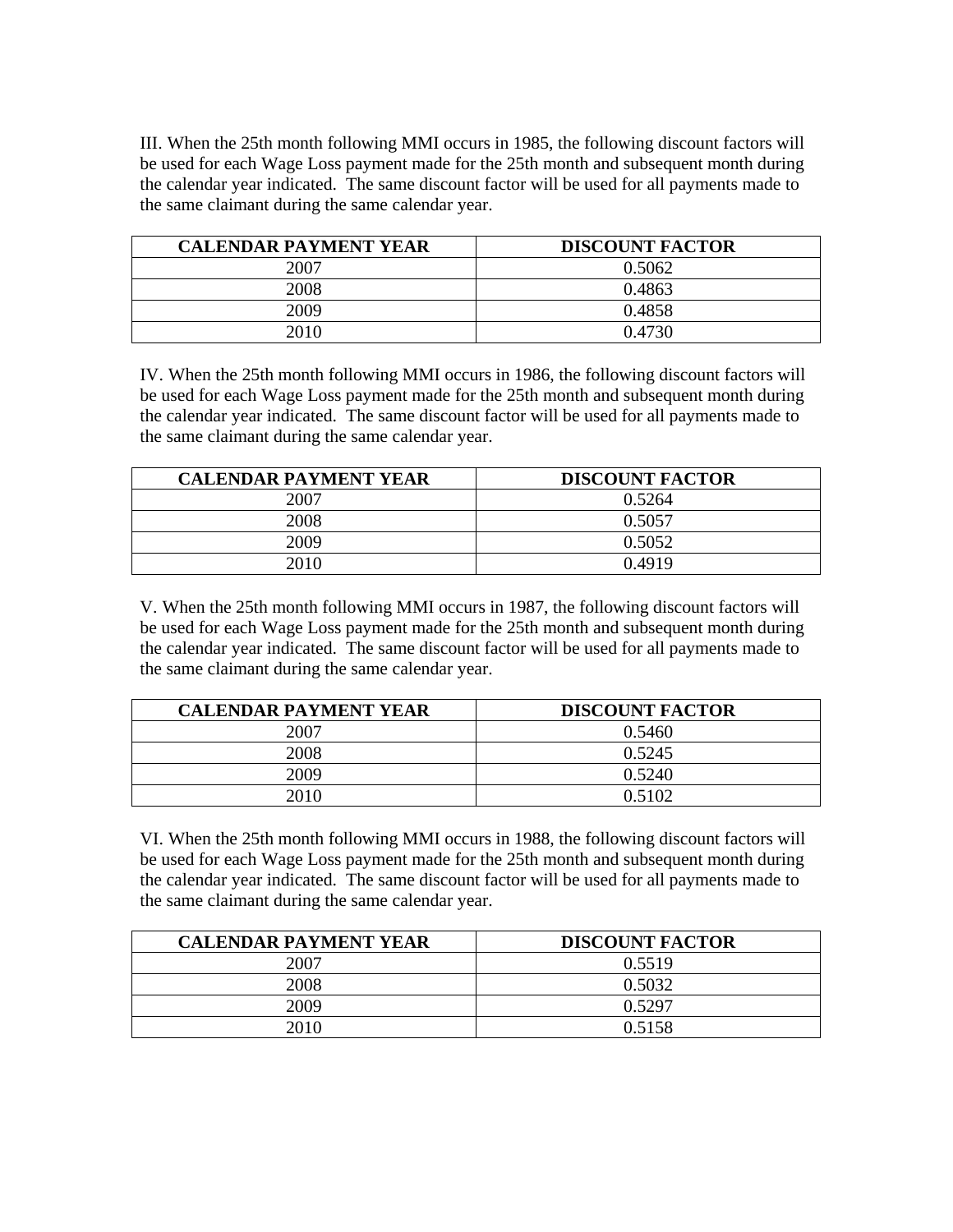VII. When the 25th month following MMI occurs in 1989, the following discount factors will be used for each Wage Loss payment made for the 25th month and subsequent month during the calendar year indicated. The same discount factor will be used for all payments made to the same claimant during the same calendar year.

| <b>CALENDAR PAYMENT YEAR</b> | <b>DISCOUNT FACTOR</b> |
|------------------------------|------------------------|
| 2007                         | 0.5762                 |
| 2008                         | 0.5535                 |
| 2009                         | 0.5529                 |
| 2010                         | 0.5384                 |

VIII. When the 25th month following MMI occurs in 1990, the following discount factors will be used for each Wage Loss payment made for the 25th month and subsequent month during the calendar year indicated. The same discount factor will be used for all payments made to the same claimant during the same calendar year.

| <b>CALENDAR PAYMENT YEAR</b> | <b>DISCOUNT FACTOR</b> |
|------------------------------|------------------------|
| 2007                         | 0.6018                 |
| 2008                         | 0.5781                 |
| 2009                         | 0.5775                 |
| 2010                         | 0.5623                 |

IX. When the 25th month following MMI occurs in 1991, the following discount factors will be used for each Wage Loss payment made for the 25th month and subsequent month during the calendar year indicated. The same discount factor will be used for all payments made to the same claimant during the same calendar year.

| <b>CALENDAR PAYMENT YEAR</b> | <b>DISCOUNT FACTOR</b> |
|------------------------------|------------------------|
| 2007                         | 0.6297                 |
| 2008                         | 0.6049                 |
| 2009                         | 0.6043                 |
| 2010                         | 0.5884                 |

X. When the 25th month following MMI occurs in 1992, the following discount factors will be used for each Wage Loss payment made for the 25th month and subsequent month during the calendar year indicated. The same discount factor will be used for all payments made to the same claimant during the same calendar year.

| <b>CALENDAR PAYMENT YEAR</b> | <b>DISCOUNT FACTOR</b> |
|------------------------------|------------------------|
| 2007                         | 0.6611                 |
| 2008                         | 0.6351                 |
| 2009                         | 0.6345                 |
| 2010                         | 0.6178                 |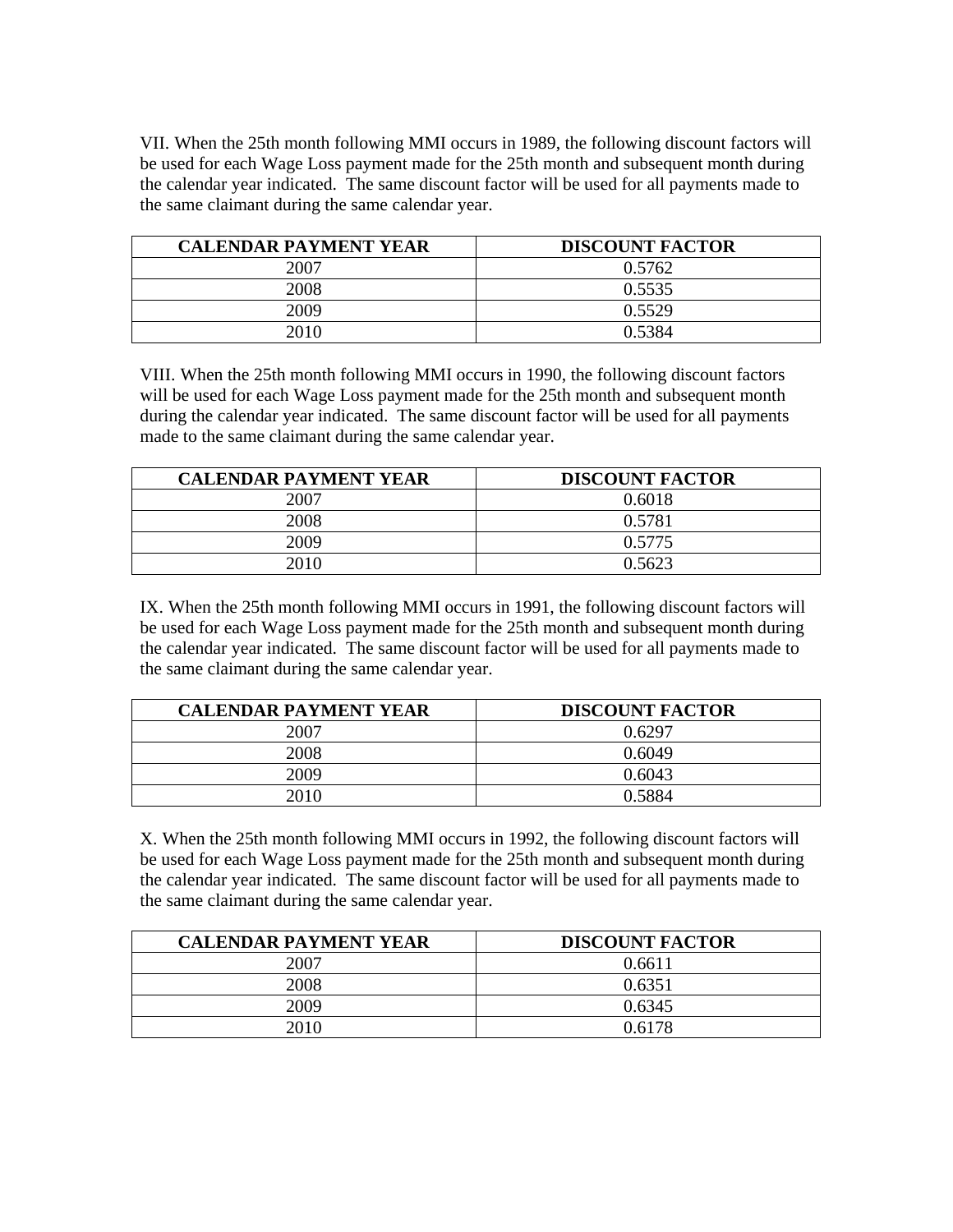XI. When the 25th month following MMI occurs in 1993, the following discount factors will be used for each Wage Loss payment made for the 25th month and subsequent month during the calendar year indicated. The same discount factor will be used for all payments made to the same claimant during the same calendar year.

| <b>CALENDAR PAYMENT YEAR</b> | <b>DISCOUNT FACTOR</b> |
|------------------------------|------------------------|
| 2007                         | 0.6815                 |
| 2008                         | 0.6547                 |
| 2009                         | 0.6540                 |
| 2010                         | 0.6368                 |

XII. When the 25th month following MMI occurs in 1994, the following discount factors will be used for each Wage Loss payment made for the 25th month and subsequent month during the calendar year indicated. The same discount factor will be used for all payments made to the same claimant during the same calendar year.

| <b>CALENDAR PAYMENT YEAR</b> | <b>DISCOUNT FACTOR</b> |
|------------------------------|------------------------|
| 2007                         | 0.7010                 |
| 2008                         | 0.6734                 |
| 2009                         | 0.6727                 |
| 2010                         | 0.6550                 |

XIII. When the 25th month following MMI occurs in 1995, the following discount factors will be used for each Wage Loss payment made for the 25th month and subsequent month during the calendar year indicated. The same discount factor will be used for all payments made to the same claimant during the same calendar year.

| <b>CALENDAR PAYMENT YEAR</b> | <b>DISCOUNT FACTOR</b> |
|------------------------------|------------------------|
| 2007                         | 0.7202                 |
| 2008                         | 0.6918                 |
| 2009                         | 0.6911                 |
| 2010                         | 0.6729                 |

XIV. When the 25th month following MMI occurs in 1996, the following discount factors will be used for each Wage Loss payment made for the 25th month and subsequent month during the calendar year indicated. The same discount factor will be used for all payments made to the same claimant during the same calendar year.

| <b>CALENDAR PAYMENT YEAR</b> | <b>DISCOUNT FACTOR</b> |
|------------------------------|------------------------|
| 2007                         | 0.7395                 |
| 2008                         | 0.7104                 |
| 2009                         | 0.7097                 |
| 2010                         | 0.6910                 |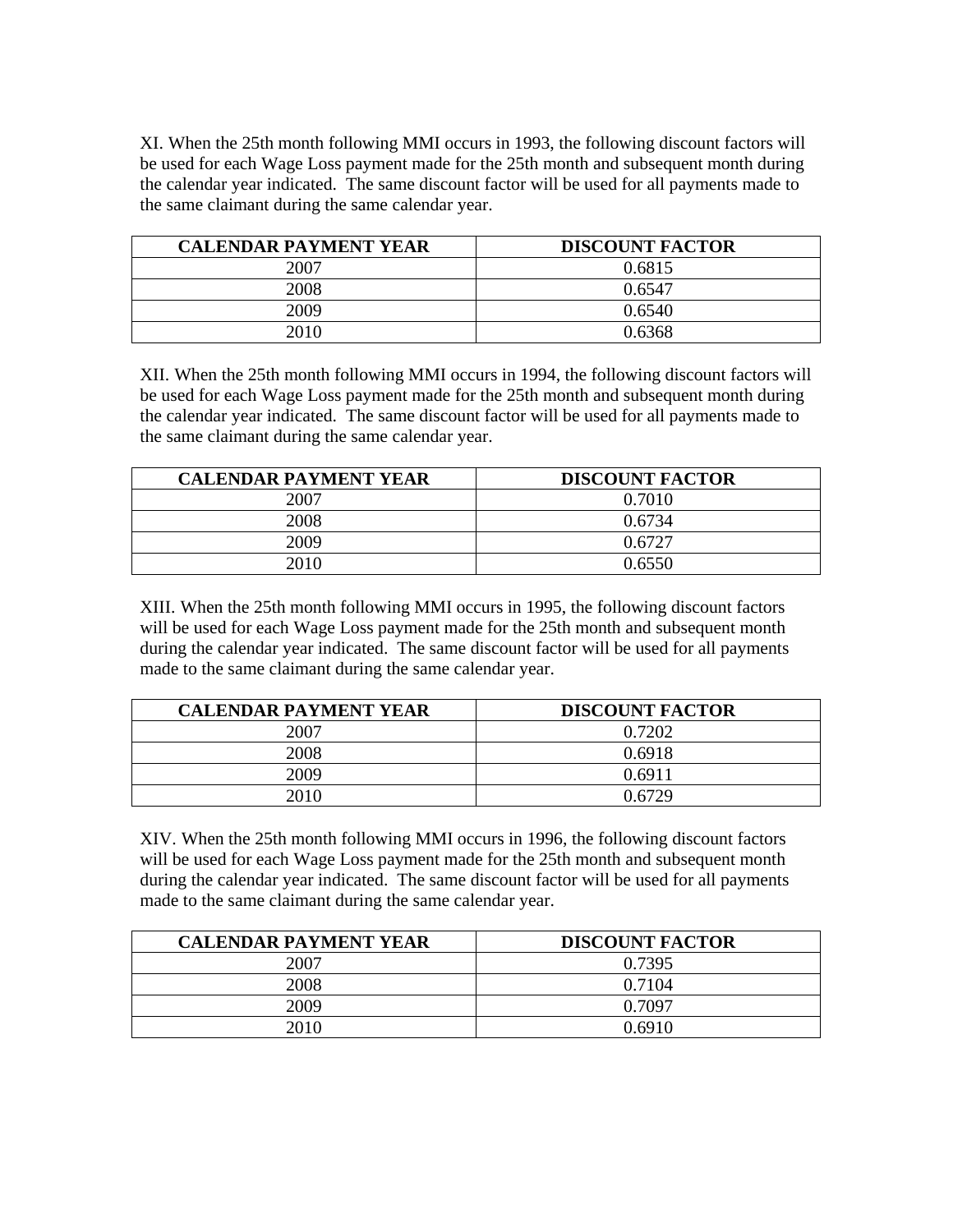XV. When the 25th month following MMI occurs in 1997, the following discount factors will be used for each Wage Loss payment made for the 25th month and subsequent month during the calendar year indicated. The same discount factor will be used for all payments made to the same claimant during the same calendar year.

| <b>CALENDAR PAYMENT YEAR</b> | <b>DISCOUNT FACTOR</b> |
|------------------------------|------------------------|
| 2007                         | 0.7580                 |
| 2008                         | 0.7281                 |
| 2009                         | 0.7274                 |
| 2010                         | 0.7083                 |

XVI. When the 25th month following MMI occurs in 1998, the following discount factors will be used for each Wage Loss payment made for the 25th month and subsequent month during the calendar year indicated. The same discount factor will be used for all payments made to the same claimant during the same calendar year.

| <b>CALENDAR PAYMENT YEAR</b> | <b>DISCOUNT FACTOR</b> |
|------------------------------|------------------------|
| 2007                         | 0.7830                 |
| 2008                         | 0.7522                 |
| 2009                         | 0.7514                 |
| 2010                         | 0.7316                 |

XVII. When the 25th month following MMI occurs in 1999, the following discount factors will be used for each Wage Loss payment made for the 25th month and subsequent month during the calendar year indicated. The same discount factor will be used for all payments made to the same claimant during the same calendar year.

| <b>CALENDAR PAYMENT YEAR</b> | <b>DISCOUNT FACTOR</b> |
|------------------------------|------------------------|
| 2007                         | 0.7971                 |
| 2008                         | 0.7657                 |
| 2009                         | 0.7649                 |
| 2010                         | 0.7448                 |

XIII. When the 25th month following MMI occurs in 2000, the following discount factors will be used for each Wage Loss payment made for the 25th month and subsequent month during the calendar year indicated. The same discount factor will be used for all payments made to the same claimant during the same calendar year.

| <b>CALENDAR PAYMENT YEAR</b> | <b>DISCOUNT FACTOR</b> |
|------------------------------|------------------------|
| 2007                         | 0.8098                 |
| 2008                         | 0.7779                 |
| 2009                         | 0.7771                 |
| 2010                         | 0.7567                 |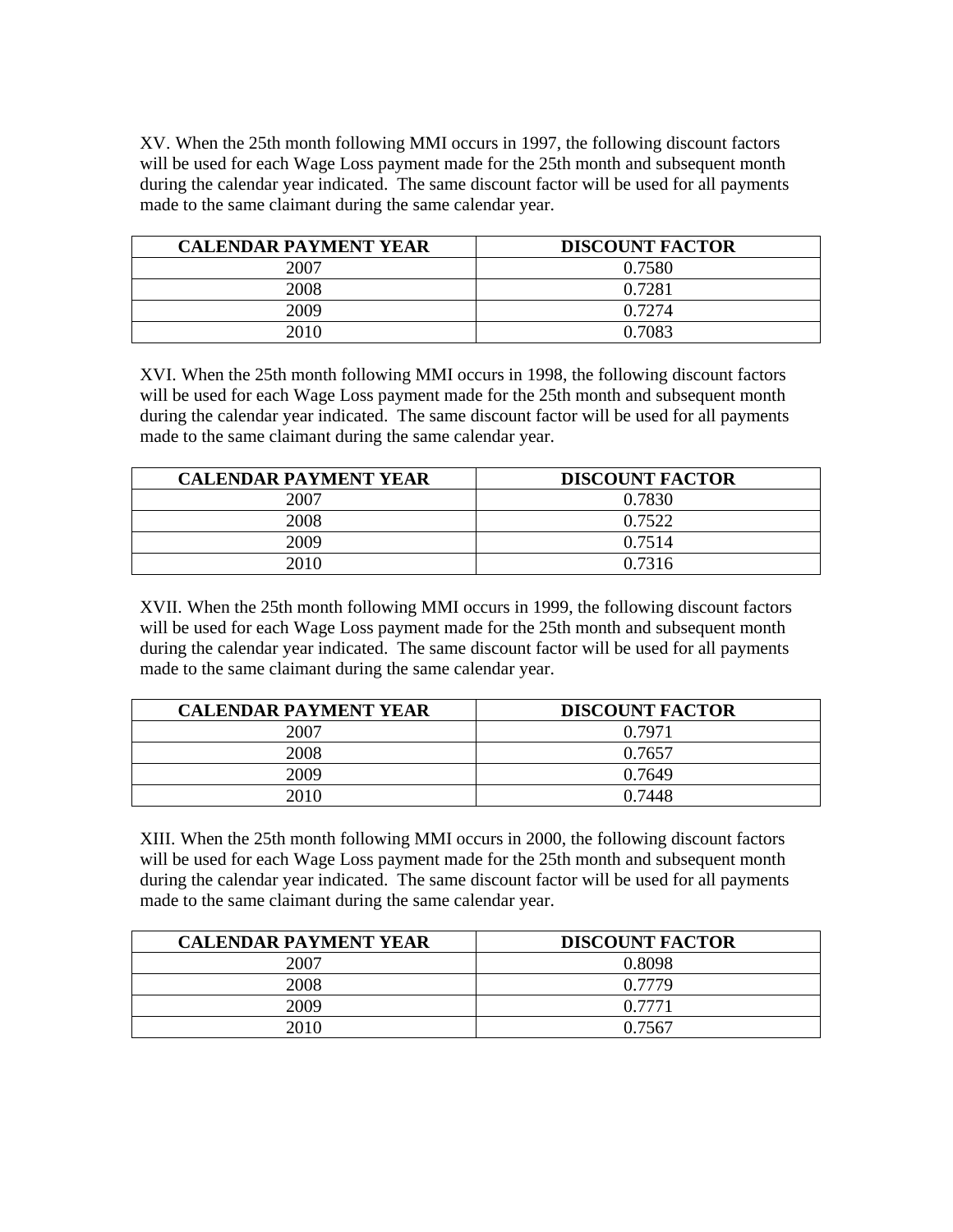XIX. When the 25th month following MMI occurs in 2001, the following discount factors will be used for each Wage Loss payment made for the 25th month and subsequent month during the calendar year indicated. The same discount factor will be used for all payments made to the same claimant during the same calendar year.

| <b>CALENDAR PAYMENT YEAR</b> | <b>DISCOUNT FACTOR</b> |
|------------------------------|------------------------|
| 2007                         | 0.8317                 |
| 2008                         | 0.7989                 |
| 2009                         | 0.7981                 |
| 2010                         | በ 7771                 |

XX. When the 25th month following MMI occurs in 2002, the following discount factors will be used for each Wage Loss payment made for the 25th month and subsequent month during the calendar year indicated. The same discount factor will be used for all payments made to the same claimant during the same calendar year.

| <b>CALENDAR PAYMENT YEAR</b> | <b>DISCOUNT FACTOR</b> |
|------------------------------|------------------------|
| 2007                         | 0.8600                 |
| 2008                         | 0.8261                 |
| 2009                         | 0.8253                 |
| 2010                         | 0.8036                 |

XXI. When the 25th month following MMI occurs in 2003, the following discount factors will be used for each Wage Loss payment made for the 25th month and subsequent month during the calendar year indicated. The same discount factor will be used for all payments made to the same claimant during the same calendar year.

| <b>CALENDAR PAYMENT YEAR</b> | <b>DISCOUNT FACTOR</b> |
|------------------------------|------------------------|
| 2007                         | 0.8738                 |
| 2008                         | 0.8394                 |
| 2009                         | 0.8386                 |
| 2010                         | 0.8166                 |

XXII. When the 25th month following MMI occurs in 2004, the following discount factors will be used for each Wage Loss payment made for the 25th month and subsequent month during the calendar year indicated. The same discount factor will be used for all payments made to the same claimant during the same calendar year.

| <b>CALENDAR PAYMENT YEAR</b> | <b>DISCOUNT FACTOR</b> |
|------------------------------|------------------------|
| 2007                         | 0.8946                 |
| 2008                         | 0.8594                 |
| 2009                         | 0.8585                 |
| 2010                         | 0.8359                 |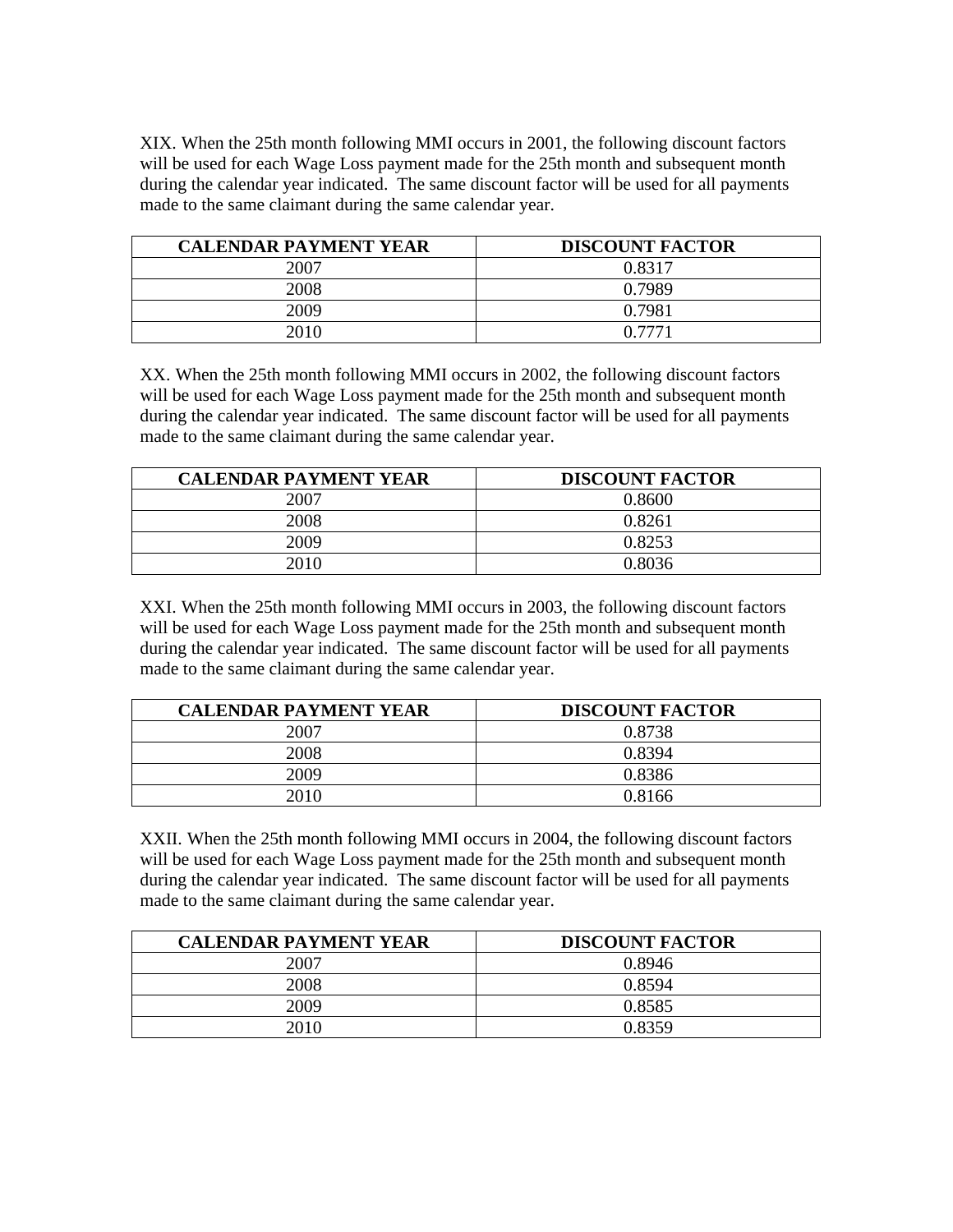XXIII. When the 25th month following MMI occurs in 2005, the following discount factors will be used for each Wage Loss payment made for the 25th month and subsequent month during the calendar year indicated. The same discount factor will be used for all payments made to the same claimant during the same calendar year.

| <b>CALENDAR PAYMENT YEAR</b> | <b>DISCOUNT FACTOR</b> |
|------------------------------|------------------------|
| 2007                         | 0.9117                 |
| 2008                         | 0.8758                 |
| 2009                         | 0.8749                 |
| 2010                         | 0.8519                 |

XXIV. When the 25th month following MMI occurs in 2006, the following discount factors will be used for each Wage Loss payment made for the 25th month and subsequent month during the calendar year indicated. The same discount factor will be used for all payments made to the same claimant during the same calendar year.

| <b>CALENDAR PAYMENT YEAR</b> | <b>DISCOUNT FACTOR</b> |
|------------------------------|------------------------|
| 2007                         | 0.9418                 |
| 2008                         | 0.9047                 |
| 2009                         | 0.9038                 |
| 2010                         | በ ՋՋበበ                 |

XXV. When the 25th month following MMI occurs in 2007, the following discount factors will be used for each Wage Loss payment made for the 25th month and subsequent month during the calendar year indicated. The same discount factor will be used for all payments made to the same claimant during the same calendar year.

| <b>CALENDAR PAYMENT YEAR</b> | <b>DISCOUNT FACTOR</b> |
|------------------------------|------------------------|
| 2007                         | 0.9756                 |
| 2008                         | 0.9372                 |
| 2009                         | 0.9363                 |
| 2010                         | 0.9117                 |

XXVI. When the 25th month following MMI occurs in 2008, the following discount factors will be used for each Wage Loss payment made for the 25th month and subsequent month during the calendar year indicated. The same discount factor will be used for all payments made to the same claimant during the same calendar year.

| <b>CALENDAR PAYMENT YEAR</b> | <b>DISCOUNT FACTOR</b> |
|------------------------------|------------------------|
| 2008                         | 0.9606                 |
| 2009                         | 0.9596                 |
| 2010                         | 0.9344                 |